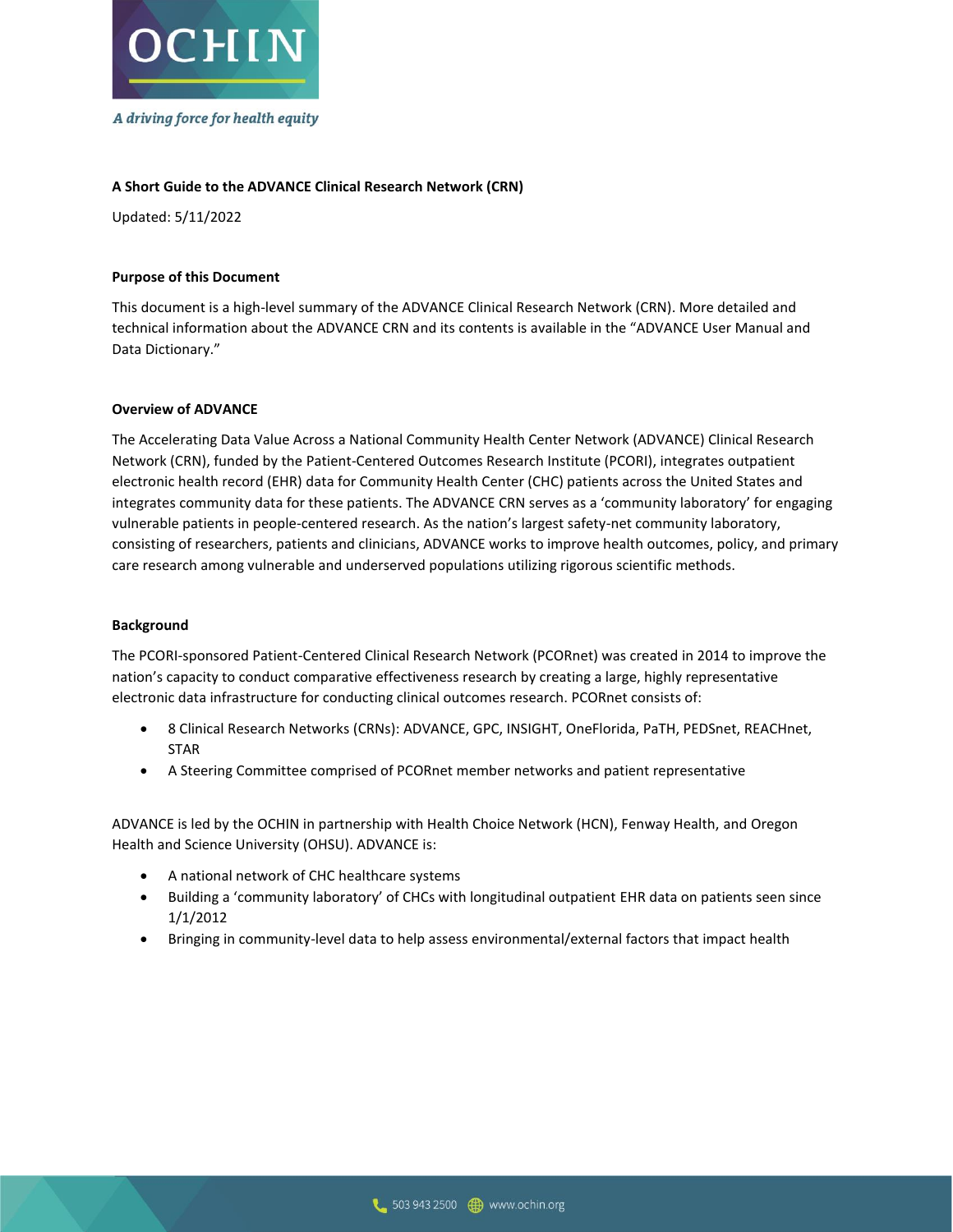All data stored in the ADVANCE Research Data Warehouse (RDW) contain coded patient IDs. Crosswalks to actual patient identifiers are kept in a secure location for patient de-duplication during data loads and for use by analytical staff as needed for approved research protocols (e.g., re-identification for a clinical trial).

## **The ADVANCE Research Data Warehouse (RDW) and the PCORnet® Common Data Model (CDM):**

The ADVANCE Research Data Warehouse (RDW) is an expansion of the PCORnet Common Data Model (CDM). The RDW contains all tables and fields defined for the PCORnet CDM, plus additional tables and fields that the ADVANCE CRN includes to support health equity research. These fields are elements unique to CHCs that collect data for HRSA Uniform Data System (UDS) and other CHC-related reporting purposes, which are typically not collected by non-CHC clinics. These fields include the Federal Poverty Level (FPL), patient primary language, migrant/seasonal worker status, homeless status, veteran status, and others. RDW data are cleaned, validated, and research-ready.

# **RDW and CDM Patient Inclusion Criteria:**

Data are included from the ADVANCE ambulatory data partners (OCHIN, Fenway, HCN, and OHSU) on any patient seen in their respective systems who was defined as "active" at the time of a data extract. Patients are active if they have had a primary care, behavioral health, or dental visit in one of the networks' clinics within the past three years as of the date of the data extract. For each active patient, all available historic data are then included in the RDW as far back in time as available. In addition, geographic data, referred to as Community Vital Signs (CVS), are then also included for patients seen in the OCHIN network.

ADVANCE started loading patient on 1/1/2015, so the RDW includes patients deemed as "active" starting on 1/1/2012. Any patients that become inactive over time (i.e., were included in the RDW as "active" after 1/1/2012 but not seen in the past three years as of any given extract date) are not removed from the RDW but are flagged as "inactive". Incarcerated patients and their encounters are excluded from the CDM.

# **Datavant Death Index (DDI):**

The DDI is a combined dataset of death records assembled from government death records and third-party obituary data (e.g. funeral homes, newspapers) that can be linked to patient records in ADVANCE datasets in a privacy-preserving manner, improving the quality of mortality data. Datasets utilizing DDI will include one additional field called Date of Death, a date field that includes the month and year of death and the day portion set to "01". Note that there is no additional data available such as cause of death.

# **The PCORnet® COVID-19 Common Data Model (COVID-19 CDM):**

The COVID-19 CDM is a separate data warehouse from the ADVANCE RDW. The COVID-19 CDM contains all tables and fields defined for the PCORnet CDM but includes only patients who are COVID-19 positive, suspected of being positive, and tested as COVID-19 negative.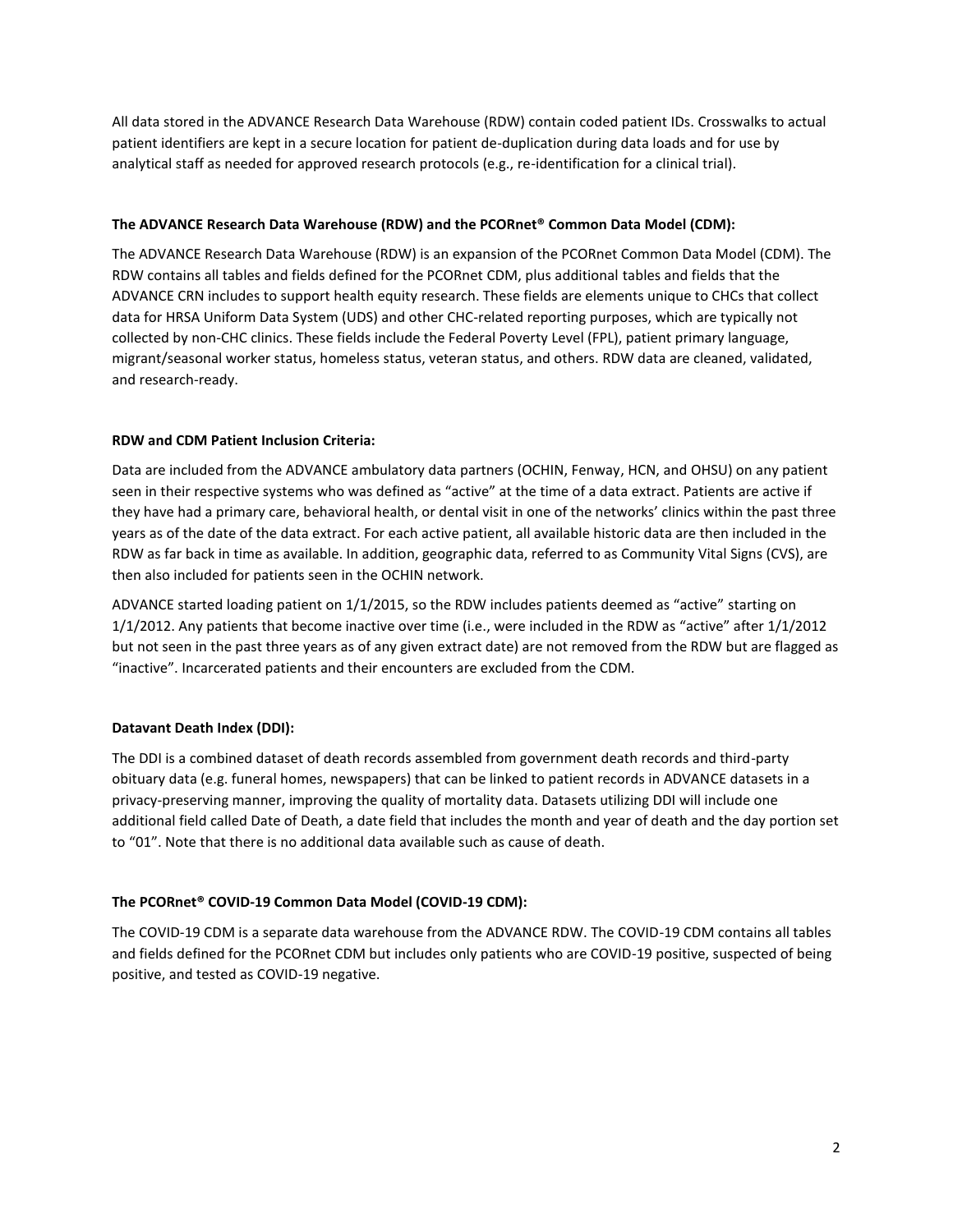#### **COVID-19 CDM Patient Inclusion Criteria\*:**

The base criteria for patient inclusion in the COVID-19 CDM are the same as those of the primary ADVANCE RDW/ CDM, but with the following additional requirements:

- Patients must have one or more COVID and COVID related diagnoses on or after 1/1/2020,
- OR patients must have at least one or more records of certain COVID-related specified lab tests (does not have to be a positive result),
- OR a patient had a prescription for Remdesivir.

**\*PLEASE SEE THE DATA DICTIONARY FOR A COMPLETED LIST OF COVID-19 INCLUSION CODES.**

#### **ADVANCE and its Partners**

The ADVANCE RDW includes data from two healthcare networks (OCHIN and HCN) and two healthcare organizations (Fenway Health and OHSU). All clinics represented within ADVANCE provide care for low-income, uninsured, and vulnerable patients across the country. The ADVANCE RDW contains data from all OCHIN member organizations for patients seen since 1/1/2012, including both current and former members.

OCHIN and HCN are networks of healthcare organizations and community health organizations of varying sizes, each with their own clinics, providers, and patients. Fenway Health and OHSU are themselves healthcare organizations containing two to four ambulatory clinics each.

#### **ADVANCE overall statistics (incl. all partners):**

- 8,067,649 total distinct patients over all time
- 5,118,212 distinct patients with a visit within the last 3 years
- 4,321,005 distinct patients with a medical ambulatory visit in the last 3 years
- Clinic sites in 32 states
- 195 health systems containing 1,821 clinic sites

Following is information for each partner organization within ADVANCE. More information is available on each organization's web site:

**OCHIN, Inc.**: Based in Portland, Oregon, OCHIN is a Health Center-Controlled Network (HCCN). The OCHIN cohort within the ADVANCE RDW includes:

- 5,300,113 total distinct patients over all time
- 3,657,125 distinct patients with a visit within the last 3 years
- 3,243,516 distinct patients with a medical ambulatory visit in the last 3 years
- Member clinics in 29 states
- 168 member organizations with 1,305 clinics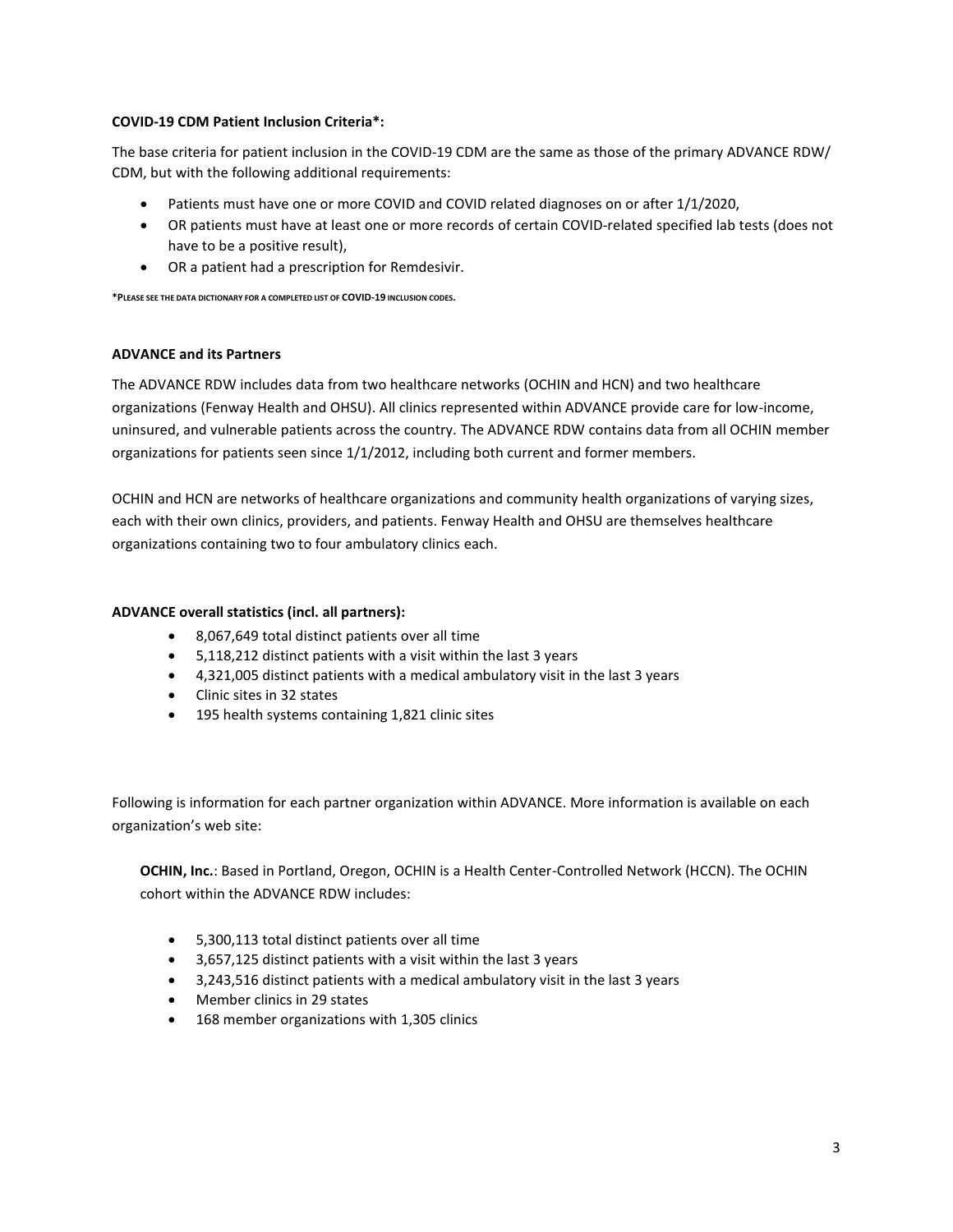**Health Choice Network (HCN)**: HCN is a Health Center-Controlled Network (HCCN) founded in Florida by a group of FQHCs collaborating to recover from Hurricane Andrew. The HCN cohort contains:

- 2,649,710 total distinct patients over all time
- 1,379,464 distinct patients with a visit within the last 3 years
- 999,474 distinct patients with a medical ambulatory visit in the last 3 years
- Member clinics in 8 states
- 25 health systems with 510 clinics

**Fenway Health**: Founded in 1971 as a free community clinic for the Fenway neighborhood of Boston, Fenway Health serves Boston's lesbian, gay, bisexual and transgender community and the greater Fenway neighborhood. The Fenway cohort of the RDW includes:

- 81,164 distinct patients over all time
- 47,030 distinct patients with a visit within the last 3 years
- 47,030 distinct patients with a medical ambulatory visit in the last 3 years
- Member clinics in 1 state
- 1 health system with 3 clinics

**Oregon Health & Science University (OHSU) Department of Family Medicine**: OHSU is the Oregon's only academic health center. It offers an array of services as the state's most comprehensive health care provider, from the education of the next generation of clinicians and biomedical researchers to achieving breakthroughs and innovations in multiple fields of health care. The ADVANCE RDW contains data from the Federally Qualified Health Centers (FQHCs) within the OHSU health system:

- 36,662 distinct patients over all time
- 34,593 distinct patients with a visit within the last 3 years
- 30,985 distinct patients with a medical ambulatory visit in the last 3 years
- Member clinics in 1 state
- 1 health system with 3 clinics

### **Data Refresh Timelines**

For each data refresh, a log table is kept which documents any unexpected data changes. Data profiles of all tables and fields in the CDM are run regularly to identify potential data quality issues at the field level. We are building out the breadth of the data and continuing to explore the expansion of the RDW to meet future data needs.

- OCHIN and HCN data are updated weekly. This includes the updating of the geographic CVS linkages for OCHIN patients, and ZCTA-level linkages for HCN patients.
- Fenway and OHSU data are updated quarterly. (Fenway and OHSU patients are not linked to CVS data.)

### **Descriptions of RDW Tables**

The following table lists and describes the contents of each table (i.e., domain) in the ADVANCE RDW. For a complete, detailed list of all tables and the fields within each table, see the "ADVANCE User Manual and Data Dictionary".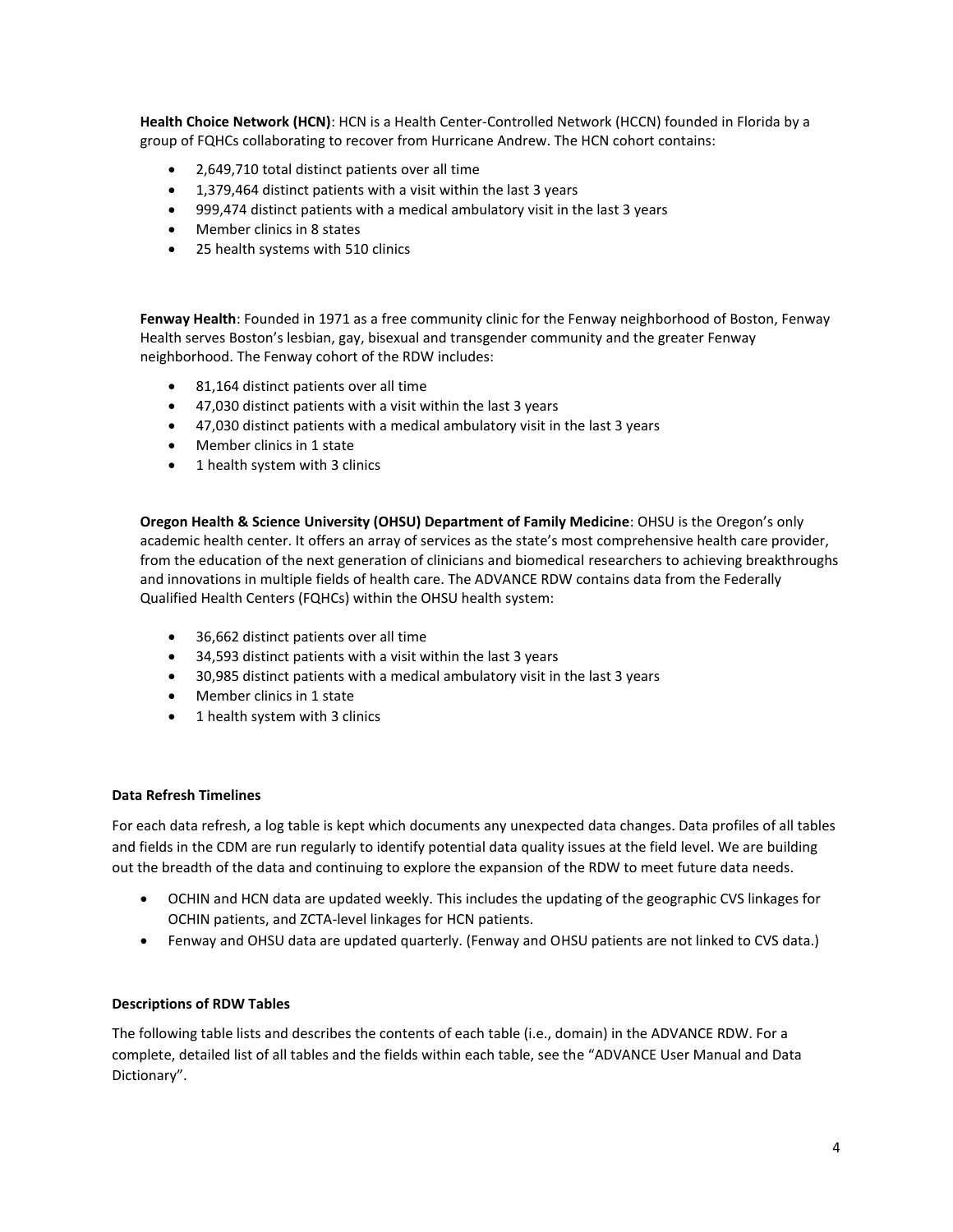



| <b>Health Systems</b> | <b>Clinic Sites</b> | <b>Cities</b> | <b>States</b> |
|-----------------------|---------------------|---------------|---------------|
| 1941                  | 1823                | 556           |               |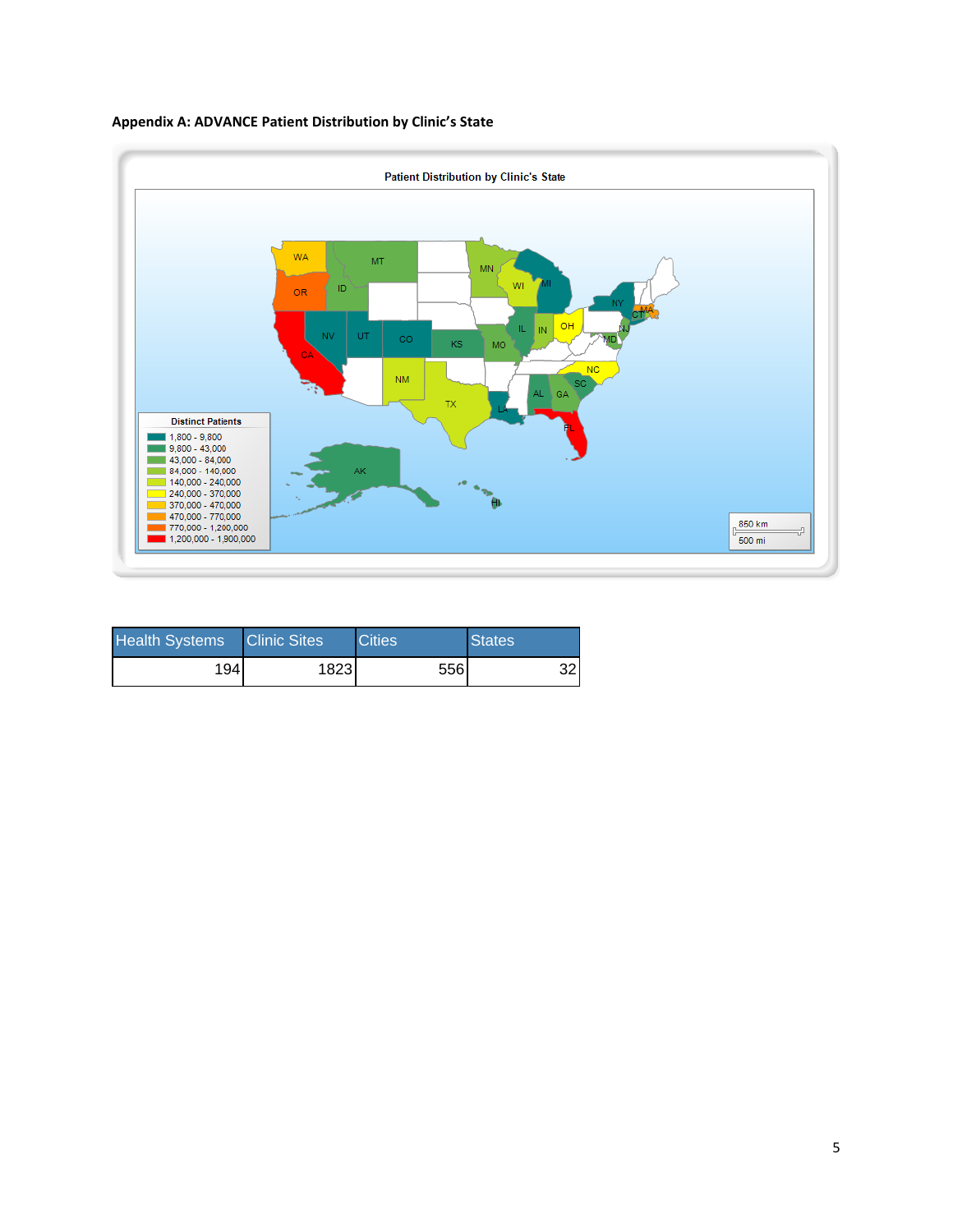## **Appendix B: ADVANCE Selected Patient Characteristics**

Counts are for patients in the ADVANCE RDW with at least one ambulatory encounter, telemedicine, dental encounter, emergency department encounter, institutional professional consult, inpatient hospital stay, non-acute institutional stay, observational stay, or "unknown" encounter type between 1/1/2012 and 3/31/2022.

|                |                 | <b>Patients 18 and older by Condition</b> |                                 |                 |        |
|----------------|-----------------|-------------------------------------------|---------------------------------|-----------------|--------|
| <b>Sex</b>     | <b>Patients</b> | $\frac{9}{6}$                             | <b>Condition</b>                | <b>Patients</b> | $\%$   |
| Female         | 4,466,131       | 55.22%                                    | Diabetic (Type I or II)         | 554,472         | 8.69%  |
| Male           | 3,612,686       | 44.67%                                    | Diabetic Type I                 | 20,997          | 0.33%  |
| No information | 5,741           | 0.07%                                     | Diabetic Type II                | 533,475         | 8.36%  |
| Unknown        | 2,270           | 0.03%                                     | Obese                           | 1,828,979       | 28.68% |
| Other          | 1,464           | 0.02%                                     | Obese & Diabetic (Type I or II) | 304,336         | 4.77%  |
| Total          | 8,088,292       | 100%                                      | Alpha-1                         | 465             | 0.01%  |
|                |                 |                                           | <b>Total Adults</b>             | 6,377,643       | 100%   |

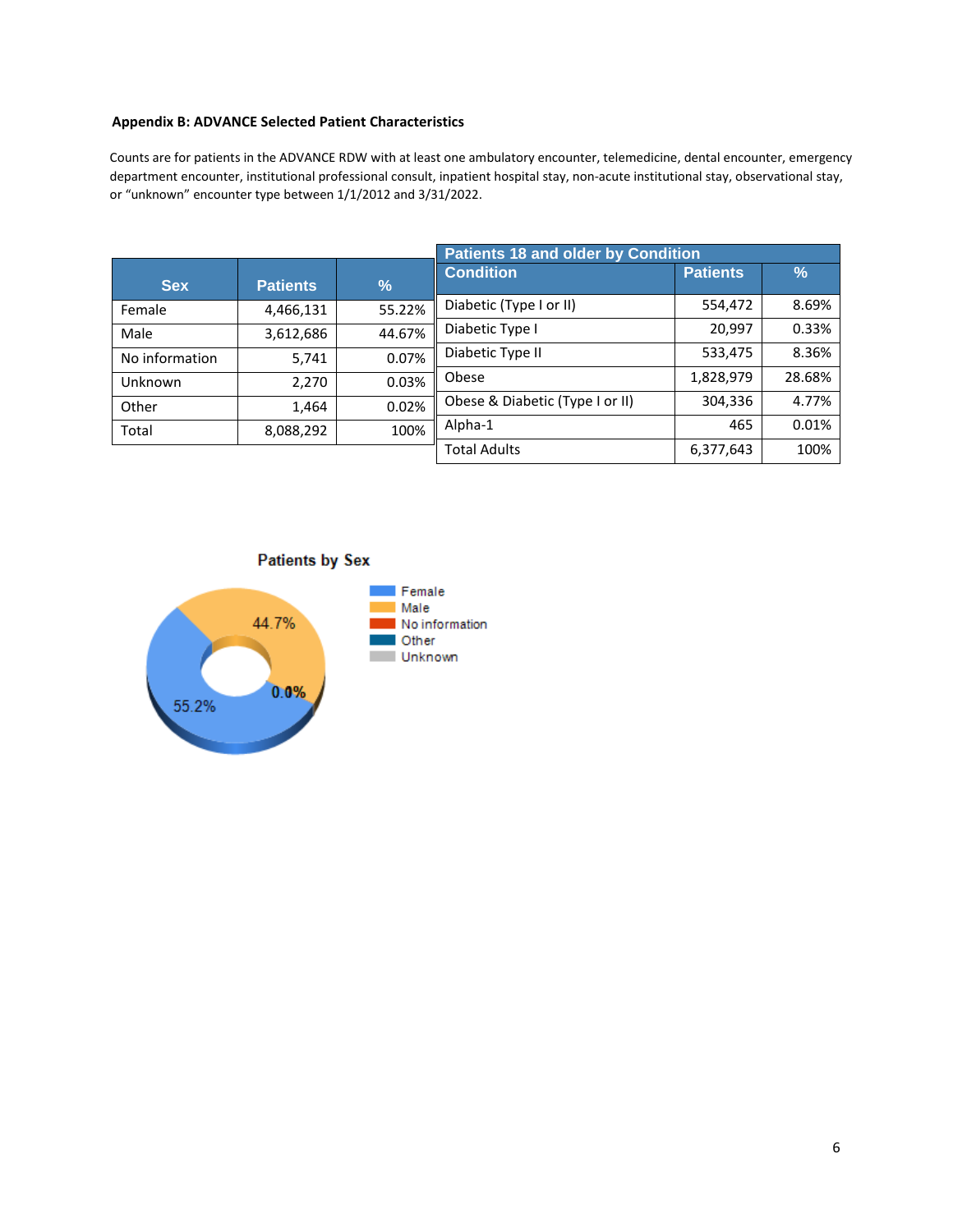# **Patients by race and ethnicity:**

| Race \ Hispanic<br><b>Ethnicity</b> | <b>Not</b><br><b>Hispanic</b> | <b>Hispanic</b> | <b>Unknown</b><br><b>Ethnicity</b> | <b>No</b><br>information | <b>Refuse to</b><br>answer | <b>Total</b> | $\frac{9}{6}$ |
|-------------------------------------|-------------------------------|-----------------|------------------------------------|--------------------------|----------------------------|--------------|---------------|
| White                               | 2,477,513                     | 2,210,127       | 71,275                             | 75,766                   | 59,099                     | 4,893,780    | 60.3%         |
| <b>Black or African</b>             | 1,351,819                     | 87,772          | 22,249                             | 28,176                   | 37,529                     | 1,527,545    | 18.9%         |
| American                            |                               |                 |                                    |                          |                            |              |               |
| Asian                               | 314,073                       | 7,898           | 8,666                              | 10,469                   | 7,036                      | 348,142      | 4.3%          |
| Unknown                             | 102,340                       | 258,485         | 234,473                            | 1,676                    | 3,196                      | 600,170      | 7.5%          |
| Refuse to answer                    | 64,110                        | 215,537         | 4,203                              | 11,268                   | 51,431                     | 346,549      | 4.3%          |
| No Information                      | 11,801                        | 22,746          | 5,533                              | 72,353                   | 2,406                      | 114,839      | 1.4%          |
| Multiple race                       | 66,301                        | 51,528          | 1,959                              | 4,121                    | 4,557                      | 128,466      | 1.6%          |
| American Indian or                  | 36,077                        | 22,757          | 1,882                              | 791                      | 1,056                      | 62,563       | 0.8%          |
| <b>Alaskan Native</b>               |                               |                 |                                    |                          |                            |              |               |
| Native Hawaiian or                  | 35,275                        | 13,284          | 1,257                              | 335                      | 3,091                      | 53,242       | 0.7%          |
| <b>Other Pacific Islander</b>       |                               |                 |                                    |                          |                            |              |               |
| Other                               | 316                           | 11,175          | 169                                | 1,331                    | 10 or less                 | 12,996       | 0.2%          |
| Total                               | 4,459,625                     | 2,901,309       | 351,666                            | 206,286                  | 169,406                    | 8,088,292    | 100%          |
| %                                   | 55.1%                         | 35.9%           | 4.3%                               | 2.6%                     | 2.1%                       | 100%         |               |

## **Patients by current age:**

| <b>Age Category</b> | <b>Patients</b> | $\frac{9}{6}$ |
|---------------------|-----------------|---------------|
| Unknown             | 23              | $0.0\%$       |
| $0 - 9$             | 770,999         | 9.5%          |
| 10-19               | 1,181,607       | 14.6%         |
| $20 - 29$           | 1,299,715       | 16.1%         |
| 30-39               | 1,371,485       | 17.0%         |
| 40-49               | 1,067,321       | 13.2%         |
| 50-59               | 975,410         | 12.1%         |
| 60-69               | 839,760         | 10.4%         |
| 70-79               | 392,107         | 4.8%          |
| 80-89               | 141,015         | 1.7%          |
| 90-99               | 43,214          | 0.5%          |
| $99+$               | 5,609           | 0.1%          |
| Total               | 8,088,292       | 100%          |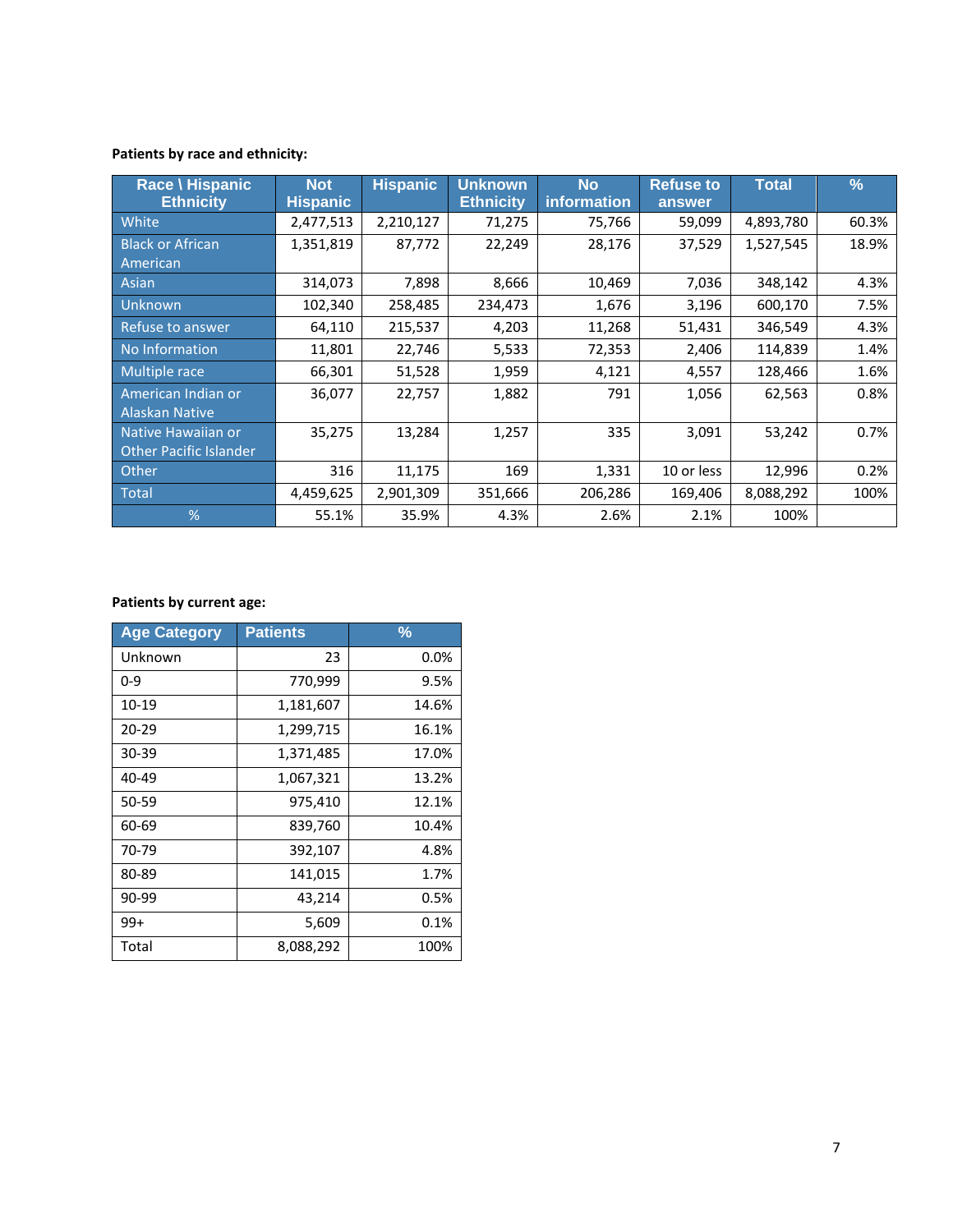

# **Patients by primary language:**

| Patients by primary language - Top 10 |                 |               |  |  |
|---------------------------------------|-----------------|---------------|--|--|
| <b>Primary Language</b>               | <b>Patients</b> | $\frac{9}{6}$ |  |  |
| English                               | 5,967,853       | 73.8%         |  |  |
| Spanish; Castilian                    | 1,620,537       | 20.0%         |  |  |
| Unknown                               | 154,508         | 1.9%          |  |  |
| Other language                        | 145,187         | 1.8%          |  |  |
| Chinese                               | 41,582          | 0.5%          |  |  |
| Vietnamese                            | 38,052          | 0.5%          |  |  |
| Somali                                | 30,701          | $0.4\%$       |  |  |
| Russian                               | 23,632          | 0.3%          |  |  |
| Portuguese                            | 22,666          | 0.3%          |  |  |
| Persian                               | 22,151          | 0.3%          |  |  |
| Arabic                                | 21,423          | 0.3%          |  |  |
| <b>Total Patients</b>                 | 8,088,292       | 100%          |  |  |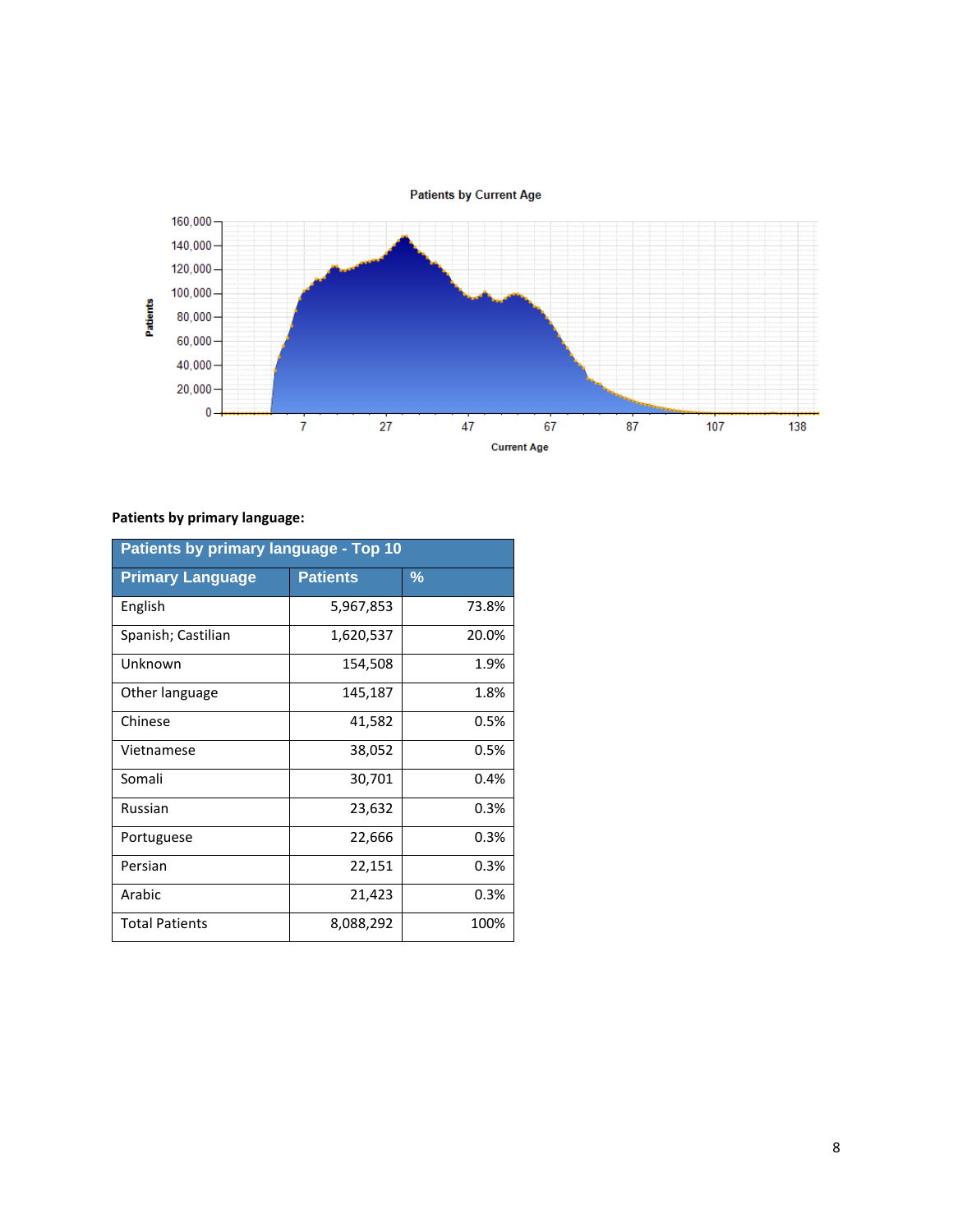| Patients by their most recent Federal Poverty Level (FPL): |  |  |  |
|------------------------------------------------------------|--|--|--|
|------------------------------------------------------------|--|--|--|

| <b>FPL Category</b>   | <b>Patients</b> | %     |
|-----------------------|-----------------|-------|
| 1. 100% and below     | 4,321,909       | 53.4% |
| 2.101 - 150%          | 829,472         | 10.3% |
| 3. 151 - 200%         | 379,170         | 4.7%  |
| 4. Over 200%          | 691,254         | 8.5%  |
| 5. Unknown            | 1,866,487       | 23.1% |
| <b>Total Patients</b> | 8,088,292       | 100%  |



## **Patients by known payer type on most recent visit\***

| Payer Type                 | <b>Patients</b> | %       |
|----------------------------|-----------------|---------|
| Medicaid                   | 2,920,480       | 36.1%   |
| Uninsured                  | 1,852,625       | 22.9%   |
| Private Insurance          | 1,340,908       | 16.6%   |
| Medicare                   | 498,834         | 6.2%    |
| <b>Other Public Payer</b>  | 205,853         | 2.5%    |
| Private                    | 62,690          | 0.8%    |
| <b>Managed Care</b>        | 10,193          | 0.1%    |
| <b>Blue Cross</b>          | 3,940           | 0.0%    |
| Commercial                 | 975             | 0.0%    |
| Other                      | 734             | 0.0%    |
| <b>Tricare</b>             | 217             | $0.0\%$ |
| <b>Medicaid Washington</b> | 114             | 0.0%    |
| Agency/Grant               | 73              | 0.0%    |
| Veterans                   | 47              | 0.0%    |
| Worker's Comp              | 41              | 0.0%    |
| <b>Medicaid Other</b>      | 33              | $0.0\%$ |
| Self-Pay                   | 26              | 0.0%    |
| NonSponsored               | 16              | $0.0\%$ |
| <b>Shriners</b>            | 10 or less      | 0.0%    |
| Courthold                  | 10 or less      | 0.0%    |
| <b>Total Patients</b>      | 6,897,799       | 100%    |

\*Table excludes patients with Payer Type values of 'Unknown' or 'No Information'. Total count is based on patients with payers only.